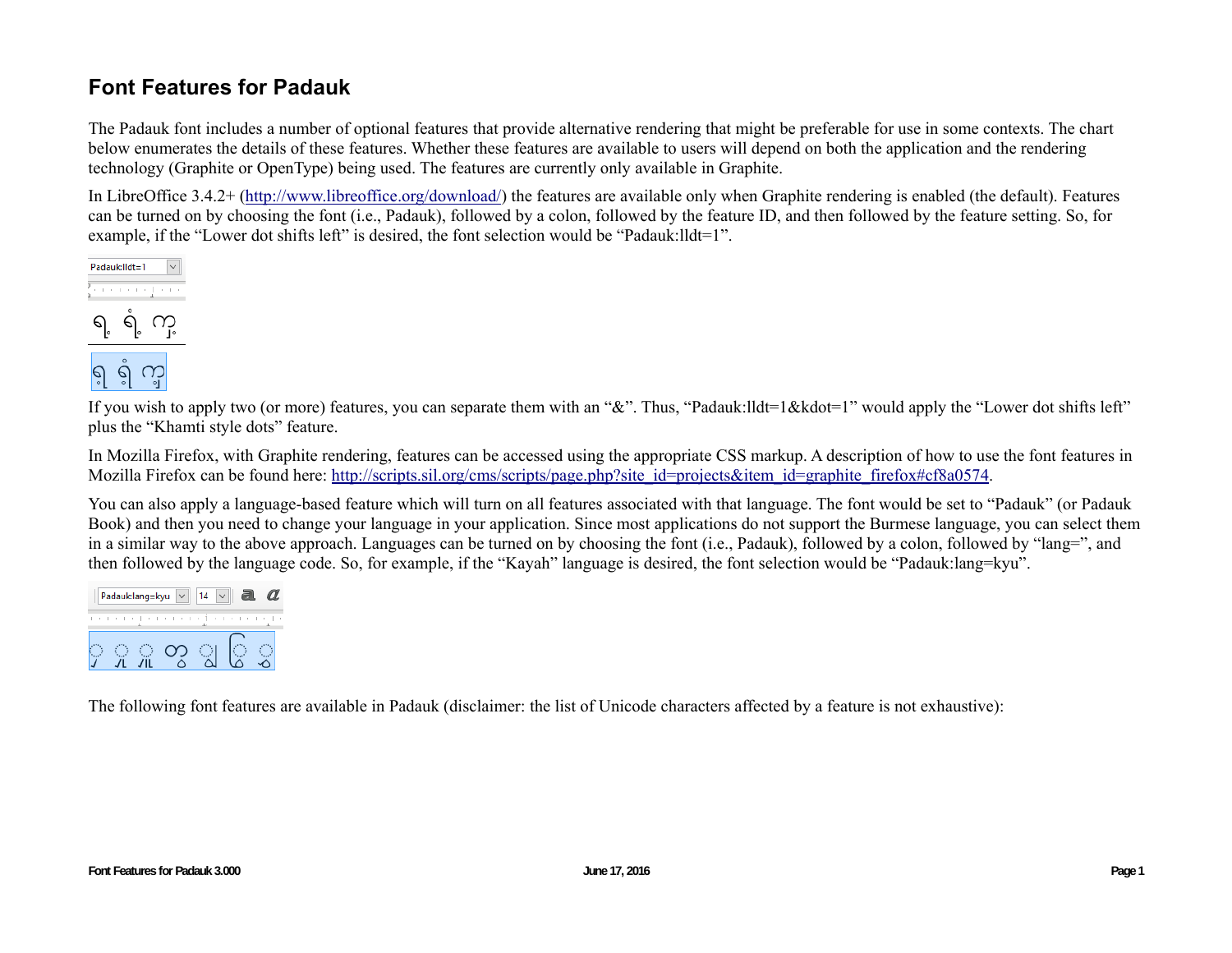| <b>Feature Name</b>                                                                                                                                                                                                                              | ID                                                                                                                                                                                                                                                         | Feature   Feature Setting (top-most in<br>each section is default)                                                                                                                                                  | <b>Example</b>                                                                                                                                            | Implementation<br>Notes <sup>1</sup> |
|--------------------------------------------------------------------------------------------------------------------------------------------------------------------------------------------------------------------------------------------------|------------------------------------------------------------------------------------------------------------------------------------------------------------------------------------------------------------------------------------------------------------|---------------------------------------------------------------------------------------------------------------------------------------------------------------------------------------------------------------------|-----------------------------------------------------------------------------------------------------------------------------------------------------------|--------------------------------------|
| Language-specific<br>features                                                                                                                                                                                                                    |                                                                                                                                                                                                                                                            |                                                                                                                                                                                                                     |                                                                                                                                                           | G, O                                 |
| Sqaw<br>(Turns on hsln=1, wtri=1, lldt=1)                                                                                                                                                                                                        | ksw                                                                                                                                                                                                                                                        | Language set to Sgaw<br>၄ ၇ ှု တွ ျွ ြွ ွ ရ ရံ ကွ<br>XeTeX: "Padauk/GR:language=ksw" (Graphite)<br>XeTeX: "Padauk:language=ksw" (OpenType)                                                                          |                                                                                                                                                           |                                      |
| Khamti<br>(Turns on kdot=1, fdot=1)                                                                                                                                                                                                              | Language set to Khamti<br>kht<br>XeTeX: "Padauk/GR:language=kht" (Graphite)<br>XeTeX: "Padauk/language=kht" (OpenType)                                                                                                                                     |                                                                                                                                                                                                                     | က ဂငတပမယ လ ဢ ၵ က လ် က ဢ ၵ ဢ တ<br>ဟုတၵလၑႜၑဢၟ႞ဤဴ ઃ ့ ့ ေ း ေပ' ့                                                                                            |                                      |
| Kayah<br>(Turns on hsln=2, wtri=1)                                                                                                                                                                                                               | Language set to Kayah<br>kyu<br>(Western)<br>XeTeX: "Padauk/GR:language=kyu" (Graphite)<br>XeTeX: "Padauk/language=kyu" (OpenType)<br>Language set to Shan<br>shn<br>XeTeX: "Padauk/GR:language=shn" (Graphite)<br>XeTeX: "Padauk/language=shn" (OpenType) |                                                                                                                                                                                                                     | ၄ ၄ ၅ တွ ျွ ပြွ ပွ                                                                                                                                        |                                      |
| Shan<br>(Turns on wtri=1)                                                                                                                                                                                                                        |                                                                                                                                                                                                                                                            |                                                                                                                                                                                                                     | 'တွ ျွ ြွ ွ                                                                                                                                               |                                      |
| Aiton, Phake<br>(Turns on kdot=1, aiph=1, fdot=1)                                                                                                                                                                                                | aio,<br>phk                                                                                                                                                                                                                                                | Language set to Aiton or<br>Phake<br>XeTeX: "Padauk/GR:language=aio" (Graphite)<br>XeTeX: "Padauk/GR:language=phk" (Graphite)<br>XeTeX: "Padauk/language=aio" (OpenType)<br>XeTeX: "Padauk/language=phk" (OpenType) | က ဂ င တ ပ မ ယ လ ဢ ၵ က သဲ က ဢ ၵ ဢ ေတ<br>ဟုတၵလၑႜၑဢၟ႞ဤကထဃလမၻေထရှထုံ<br>$\circ$ $\circ$ ; $\circ$ , $\circ$ , $\circ$ $\circ$ $\circ$ $\circ$ $\circ$ $\circ$ |                                      |
| Khamti style dots<br>(U+1000, U+1002, U+1004, U+1010,<br>U+1015, U+1019, U+101A, U+101C,<br>U+1022, U+1075, U+1078, U+1080,<br>U+1086, U+AA60U+AA66,<br>U+AA6BU+AA6C, U+AA6F, U+AA73,<br>U+AA75, U+AA76)                                         | $0 = False$<br>kdot<br>ဟုတၵယဂၢက ကြို<br>$1 = True$<br>XeTeX: "Padauk/GR:Khamti style dots=True"<br>ဟုတၵလၑႜၑဢ႞ဤ                                                                                                                                             |                                                                                                                                                                                                                     | က ဂ င တ ပ မ ယ လ ဢ ၵ ၸ ႀႆ က ဢ ႜ က ဆ ထ<br>က ဂ င တ ပ မ ယ လ ဢ ၵ က သဲ က ဢ ၵ ဢ ေထ                                                                               | G                                    |
| 0=False<br><b>Aiton Phake special</b><br>aiph<br>characters over Khamti<br>(U+1000, U+1011, U+101A, U+101C,<br>U+101D, U+1031, U+1078, U+107A,<br>$1 = True$<br>U+AA7A)<br>XeTeX: "Padauk/GR:Aiton Phake special characters<br>over Khamti=True" |                                                                                                                                                                                                                                                            |                                                                                                                                                                                                                     | က ထ ယ လ ဝေ ၸ လု လြ<br>က ထ ယ လ ဝေ က လှ လြ                                                                                                                  | G                                    |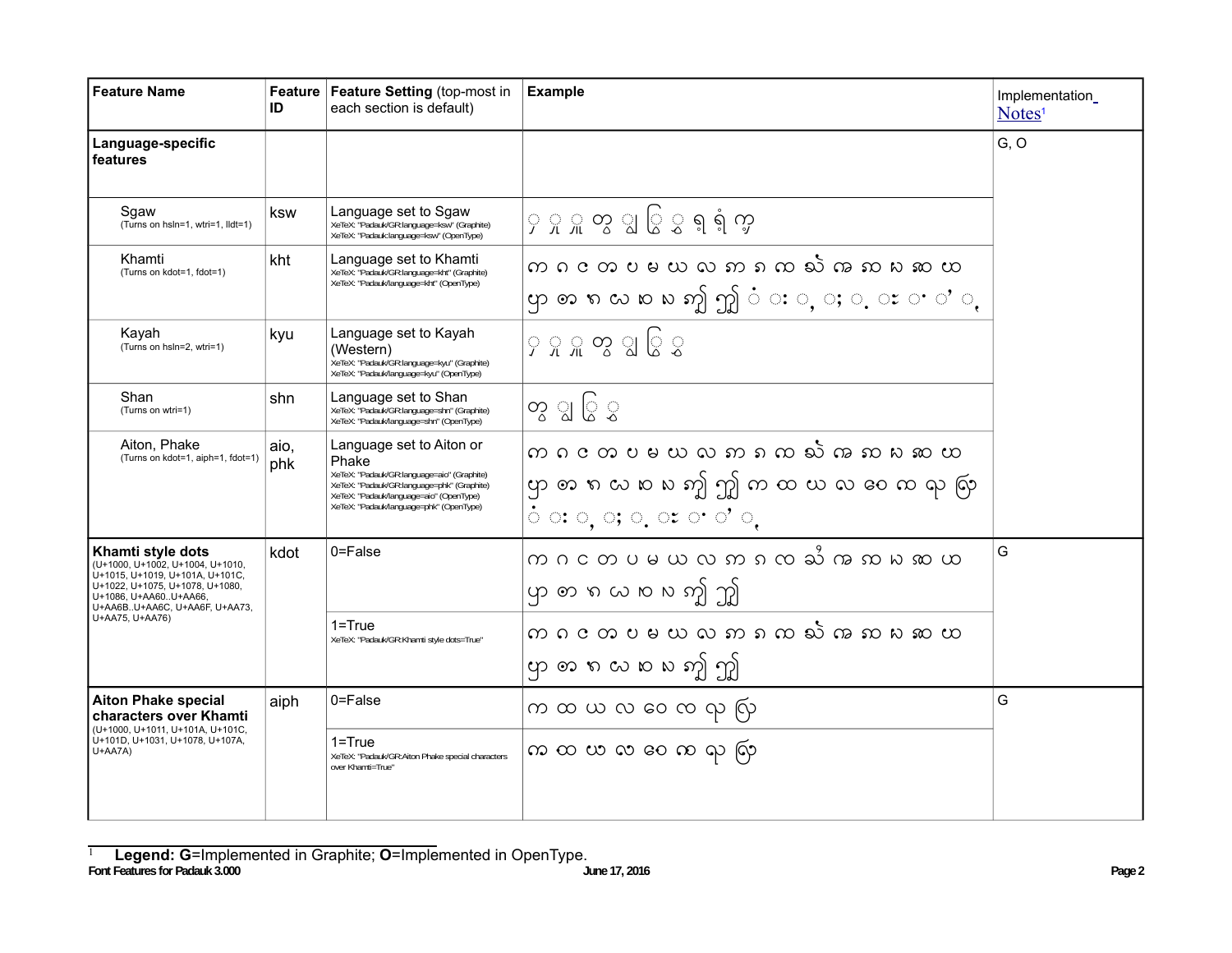| <b>Feature Name</b>                                                                       | ID   | Feature   Feature Setting (top-most in<br>each section is default)                                                                 | <b>Example</b>                                                                                                                                                                                                                                                                                                                                                                                                                                                                                                                                                                                                                                                                     | Implementation_<br><b>Notes</b> |  |
|-------------------------------------------------------------------------------------------|------|------------------------------------------------------------------------------------------------------------------------------------|------------------------------------------------------------------------------------------------------------------------------------------------------------------------------------------------------------------------------------------------------------------------------------------------------------------------------------------------------------------------------------------------------------------------------------------------------------------------------------------------------------------------------------------------------------------------------------------------------------------------------------------------------------------------------------|---------------------------------|--|
| <b>Filled dots</b><br>(U+1036, U+1038, U+1087, U+1088,<br>U+1089, U+108A, U+109A, U+109B, | fdot | $0 = False$                                                                                                                        | $\circlearrowright~\circlearrowleft~\circlearrowleft~\circlearrowright~\circlearrowright~\circlearrowright~\circlearrowright~\circlearrowright~\circlearrowright~\circlearrowright~\circlearrowright~\circlearrowleft~\circlearrowright~\circlearrowleft~\circlearrowright~\circlearrowright~\circlearrowright~\circlearrowright~\circlearrowright~\circlearrowright~\circlearrowright~\circlearrowright~\circlearrowright~\circlearrowright~\circlearrowright~\circlearrowright~\circlearrowright~\circlearrowright~\circlearrowright~\circlearrowright~\circlearrowright~\circlearrowright~\circlearrowright~\circlearrowright~\circlearrowright~\circlearrowright~\circlearrow$ | G                               |  |
| $U+AAYB)$                                                                                 |      | 1=True<br>XeTeX: "Padauk/GR:Filled dots=True"                                                                                      | $\circ \circ \circ$ , $\circ, \circ, \circ \circ \circ \circ \circ$                                                                                                                                                                                                                                                                                                                                                                                                                                                                                                                                                                                                                |                                 |  |
| Lower dot shifts left<br>(U+1037 with U+101B, U+1036,<br>$U+103E$ – list not exhaustive)  | lldt | 0=False                                                                                                                            | ရ့်ရံ့ ကု                                                                                                                                                                                                                                                                                                                                                                                                                                                                                                                                                                                                                                                                          | G                               |  |
|                                                                                           |      | $1 = True$<br>XeTeX: "Padauk/GR:Lower dot shifts left=True"                                                                        | ရ ရံ က္                                                                                                                                                                                                                                                                                                                                                                                                                                                                                                                                                                                                                                                                            |                                 |  |
| Tear drop style washwe<br>(U+1010 U+103B U+103C, U+103D,<br>$U + 103E$                    | wtri | 0=False                                                                                                                            | တွ ျွ ြွ ွ                                                                                                                                                                                                                                                                                                                                                                                                                                                                                                                                                                                                                                                                         | G                               |  |
|                                                                                           |      | $1 = True$<br>XeTeX: "Padauk/GR:Tear drop style washwe=True"                                                                       | တွ ျွပ္ခြဲ ွ                                                                                                                                                                                                                                                                                                                                                                                                                                                                                                                                                                                                                                                                       |                                 |  |
| Long U with Yayit, long<br><b>UU with Hato</b><br>(U+102F, U+1030)                        | ulon | 0=False                                                                                                                            | ကြ ကူ                                                                                                                                                                                                                                                                                                                                                                                                                                                                                                                                                                                                                                                                              | G                               |  |
|                                                                                           |      | $1 = True$<br>XeTeX: "Padauk/GR:1970040686=1"                                                                                      | ကြု ယ္ပူ                                                                                                                                                                                                                                                                                                                                                                                                                                                                                                                                                                                                                                                                           |                                 |  |
| U and UU always full<br>height<br>(U+102F, U+1030)                                        | utal | 0=False                                                                                                                            | ု<br>$\Omega$                                                                                                                                                                                                                                                                                                                                                                                                                                                                                                                                                                                                                                                                      | G                               |  |
|                                                                                           |      | $1 = True$<br>XeTeX: "Padauk/GR:U and UU always full height=True"                                                                  | 의 애                                                                                                                                                                                                                                                                                                                                                                                                                                                                                                                                                                                                                                                                                |                                 |  |
| Insert dotted circles for<br>errors<br>(any combining mark)                               | dotc | $1 = True$<br>XeTeX: "Padauk/GR:Insert dotted circles for<br>errors=True"                                                          | 유                                                                                                                                                                                                                                                                                                                                                                                                                                                                                                                                                                                                                                                                                  | G                               |  |
|                                                                                           |      | 0=False<br>XeTeX: "Padauk/GR:Insert dotted circles for<br>errors=False"                                                            | JIL                                                                                                                                                                                                                                                                                                                                                                                                                                                                                                                                                                                                                                                                                |                                 |  |
| <b>Slanted hato</b><br>(U+103E, U+102F, U+1030)                                           | hsln | 0=Upright<br>XeTeX: "Padauk/GR:Slanted hato=Upright"                                                                               | $\Omega$ $\Omega$<br>ှ                                                                                                                                                                                                                                                                                                                                                                                                                                                                                                                                                                                                                                                             | G                               |  |
|                                                                                           |      | 1=Sgaw style slanted leg with<br>horizontal foot<br>XeTeX: "Padauk/GR:Slanted hato=Sgaw style slanted<br>leg with horizontal foot" | ି<br>分分                                                                                                                                                                                                                                                                                                                                                                                                                                                                                                                                                                                                                                                                            |                                 |  |
|                                                                                           |      | 2=Slanted leg with right<br>angled foot<br>XeTeX: "Padauk/GR:Slanted hato=Slanted leg with<br>right angled foot"                   | <b>9 % %</b>                                                                                                                                                                                                                                                                                                                                                                                                                                                                                                                                                                                                                                                                       |                                 |  |